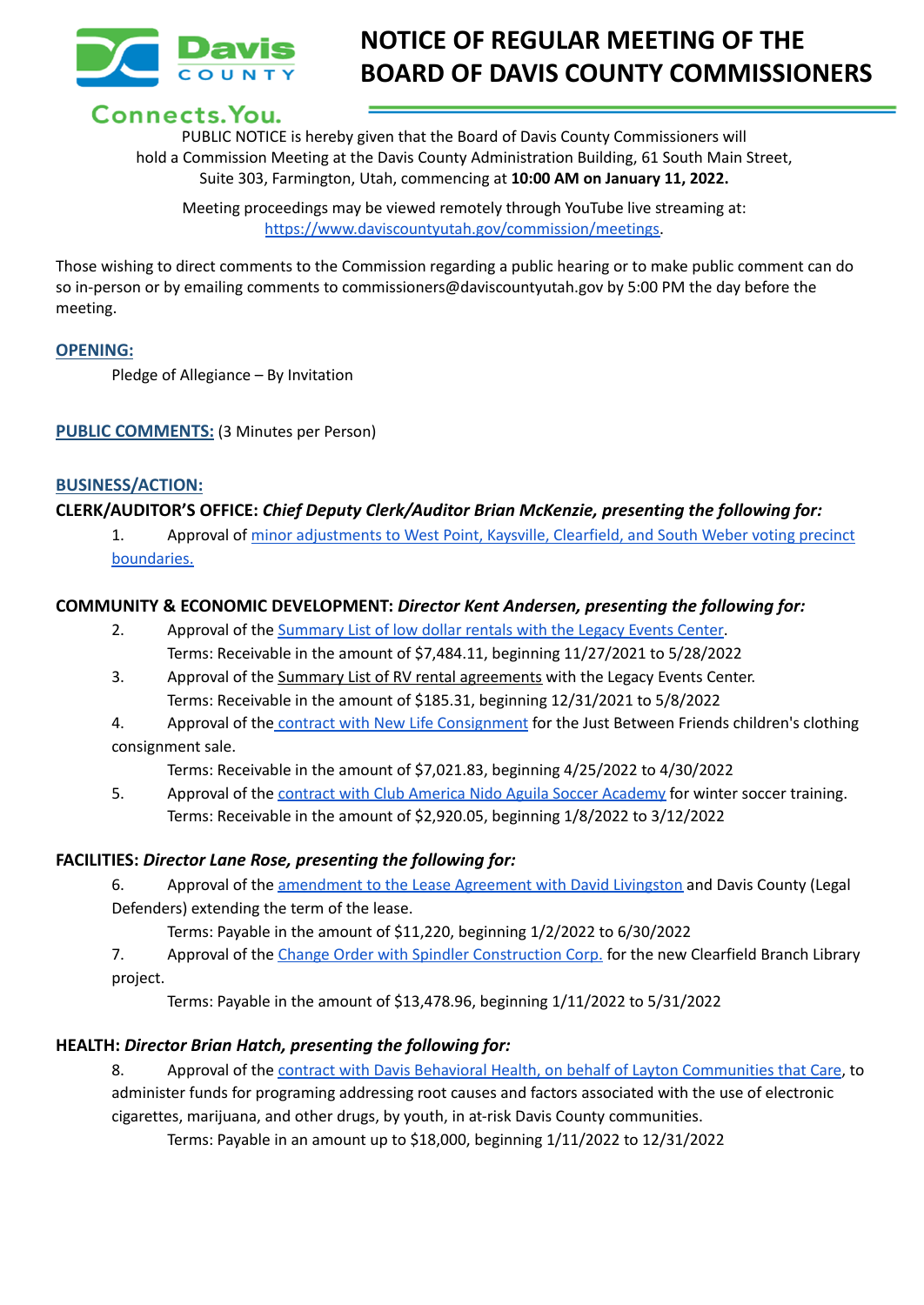#### 9. Approval of the contract with Davis Behavioral Health, on behalf of Central Davis [Communities](https://drive.google.com/file/d/1TMtlTgRl2mQY24vFzk4xFL_h9JQ549od/view?usp=sharing) that

[Care](https://drive.google.com/file/d/1TMtlTgRl2mQY24vFzk4xFL_h9JQ549od/view?usp=sharing), to administer funds for programing addressing root causes and factors associated with the use of electronic cigarettes, marijuana, and other drugs, by youth, in at-risk Davis County communities. Terms: Payable in an amount up to \$40,910, beginning 1/11/2022 to 12/31/2022

#### **INFORMATION SERVICES:** *Director Mark Langston, presenting the following for:*

10. Approval of the Service Agreement with [VESTA-Motorola](https://drive.google.com/file/d/1_NQ8FwDAWMjPDH1ApGszhTZTgF1lpOwB/view?usp=sharing) for the 911 Private Switch/Automatic Location Identification (PS/ALI) database, NENA.

Terms: Beginning 1/11/2022

#### **LIBRARY:** *Director Josh Johnson, presenting the following for,*

11. Approval of the contract with the State of Utah: [Department](https://drive.google.com/file/d/1GWvHHHsKfsFSqia3QW1ZEeqQZQ7pasoz/view?usp=sharing) of Heritage and Arts, Agency Code 710, State Library [Division](https://drive.google.com/file/d/1GWvHHHsKfsFSqia3QW1ZEeqQZQ7pasoz/view?usp=sharing) for the annual Community Library Enhancement Funds (CLEF) Grant for public library services.

Terms: Receivable in the amount of \$35,040, beginning 7/1/2021 to 6/30/2022

### **SHERIFF'S OFFICE***: Chief Deputy Susan Poulsen, presenting the following for,*

12. Approval of the Release of Liability, Waiver of Rights, and Participant Agreement (Participant 1) for the Secure Continuous Remote Alcohol Monitoring (SCRAM) program.

Terms: Receivable in a varied amount based on used tests and monitoring fees

- 13. Approval of the Release of Liability, Waiver of Rights, and Participant Agreement (Participant 2) for the
- Secure Continuous Remote Alcohol Monitoring (SCRAM) program.

Terms: Receivable in a varied amount based on used tests and monitoring fees

14. Approval of the Release of Liability, Waiver of Rights, and Participant Agreement (Participant 3) for the Secure Continuous Remote Alcohol Monitoring (SCRAM) program.

Terms: Receivable in a varied amount based on used tests and monitoring fees

- 15. Approval of the Service [Agreement](https://drive.google.com/file/d/1eyi3_8o-qgSAUPI-SHPXPG6qn7G9Dulx/view?usp=sharing) with Stryker ProCare Services for ten Lifepak-15 cardiac monitors. Terms: Payable in the amount of \$15,300, beginning 1/1/2022 to 12/31/2022
- 16. Approval of the revision to the original [agreement](https://drive.google.com/file/d/1npHNIAiNzYTXbXFF_1NlGO0HvIymOKI1/view?usp=sharing) with Vector Solutions reducing the use of software service to track all training for paramedics by ten paramedics.

Terms: Payable in the amount of \$3,301.35, beginning 3/31/2022 to 3/31/2023

# *COMMISSION OFFICE - Commissioner Randy Elliott, presenting the following for,*

17. Approval of the resolution to reappoint Todd Meyers to the South Davis [Recreation](https://drive.google.com/file/d/1EgkIyRasAYMR75qj7uIFs9YcvxJz4MIF/view?usp=sharing) District [Administrative](https://drive.google.com/file/d/1EgkIyRasAYMR75qj7uIFs9YcvxJz4MIF/view?usp=sharing) Control Board.

Terms: Beginning 1/1/2022 to 12/31/2025

#### **CONSENT ITEMS:**

- A. Regular Commission Meeting Minutes: [November](https://drive.google.com/file/d/16JX9GhctHwn7c-lgrMtmhR0WI8d8rtHk/view?usp=sharing) 30, 2021, and [December](https://drive.google.com/file/d/16KLygaKtQh7GDr22j7S8rqCF_J0JVxC_/view?usp=sharing) 7, 2021 (special meeting)
- B. Work Session Minutes: December 21, 2021 (closed session), and December 23, 2021 (closed session)

#### **BOARD OF EQUALIZATION**

- 1. Opening
- 2. *Clerk/Auditor Curtis Koch, presents:* Property Tax Register January 11, 2022
- 3. Adjournment